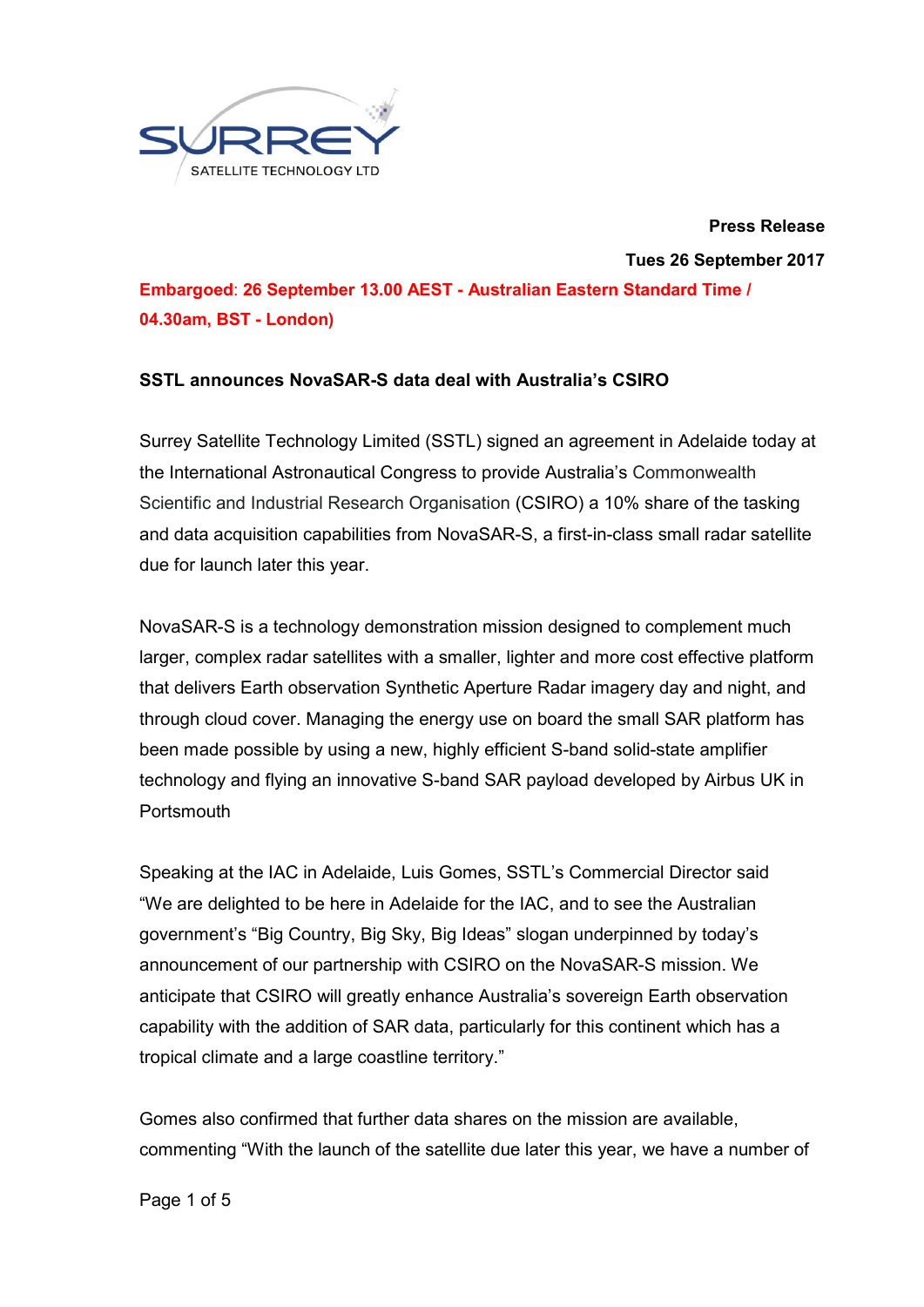

discussions open with potential partners on the mission but we also welcome new partners looking to take a data and tasking share in NovaSAR-S."

The agreement gives CSIRO tasking priorities and the ability to access the raw data directly from the satellite, and a license to use and share the data with other Australian companies and organisations over an initial 7 year period.

Dr Dave Williams, Executive Director of Digital, National Facilities and Collections at CSIRO, said the deal represented a significant investment in Australia's space capability.

"The aim is to manage the The NovaSAR satellite as a natural extension of the significant role CSIRO already plays in managing a range of National Facilities, on behalf of the Australian community of scientists and for the benefit of the nation," Dr Williams said.

"Because we'll be able to direct the satellite's activity, it provides significant opportunities to support a wide range of existing research, further develop Australia's earth observation data analytics expertise, and create new opportunities in the field of remote sensing."

These new opportunities hold potential for building stronger research partnerships between the government, universities and the wider space industry in Australia.

The ability to image through cloud and at night using SAR technology provides additional and enhanced Earth observation applications and opportunities in disaster monitoring, agricultural monitoring and forestry assessment which require imaging on a regular basis regardless of cloud cover.

NovaSAR-S is also equipped with a wide >400km swath maritime mode for ship detection across oceans and flies an Automatic Identification System to provide additional data for shipping, coastguard and customs authorities.

Page 2 of 5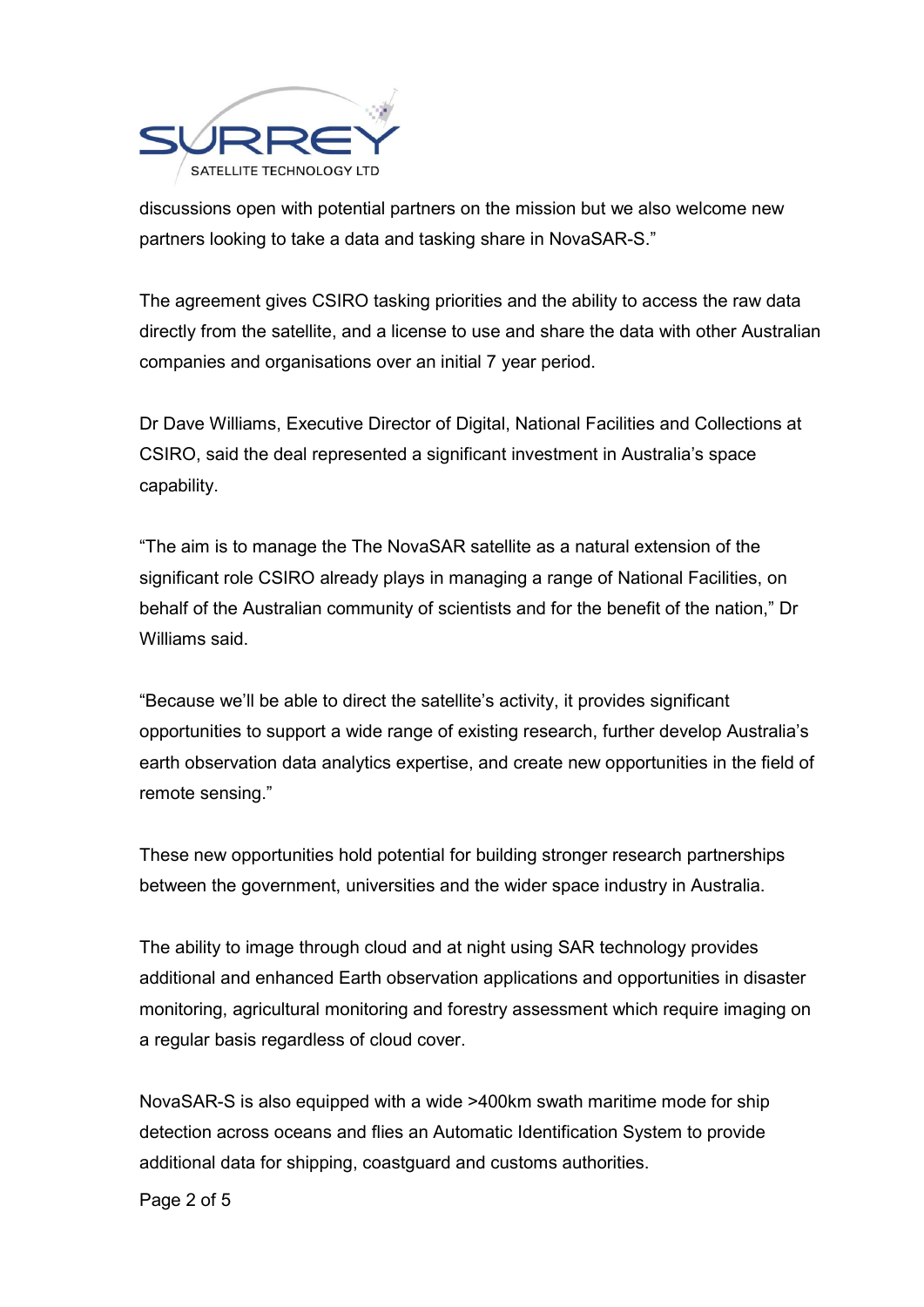

The UK Government provided £21 million to assist in the development and launch of NovaSAR-S and will also benefit from access to the SAR data, significantly boosting the UK's sovereign Earth Observation capabilities for applications such as ship detection and identification, oil spill detection, forestry monitoring and disaster monitoring, particularly flood detection and assessment.

## **Notes to editor:**

This press release and accompanying images can be viewed, shared or downloaded at http://www.sstl.co.uk/Press-en

### **Images:**



**Computer generated image of NovaSAR-S in orbit. Credit SSTL.**



**NovaSAR-S on test at Airbus, Portsmouth, UK. Credit Airbus.**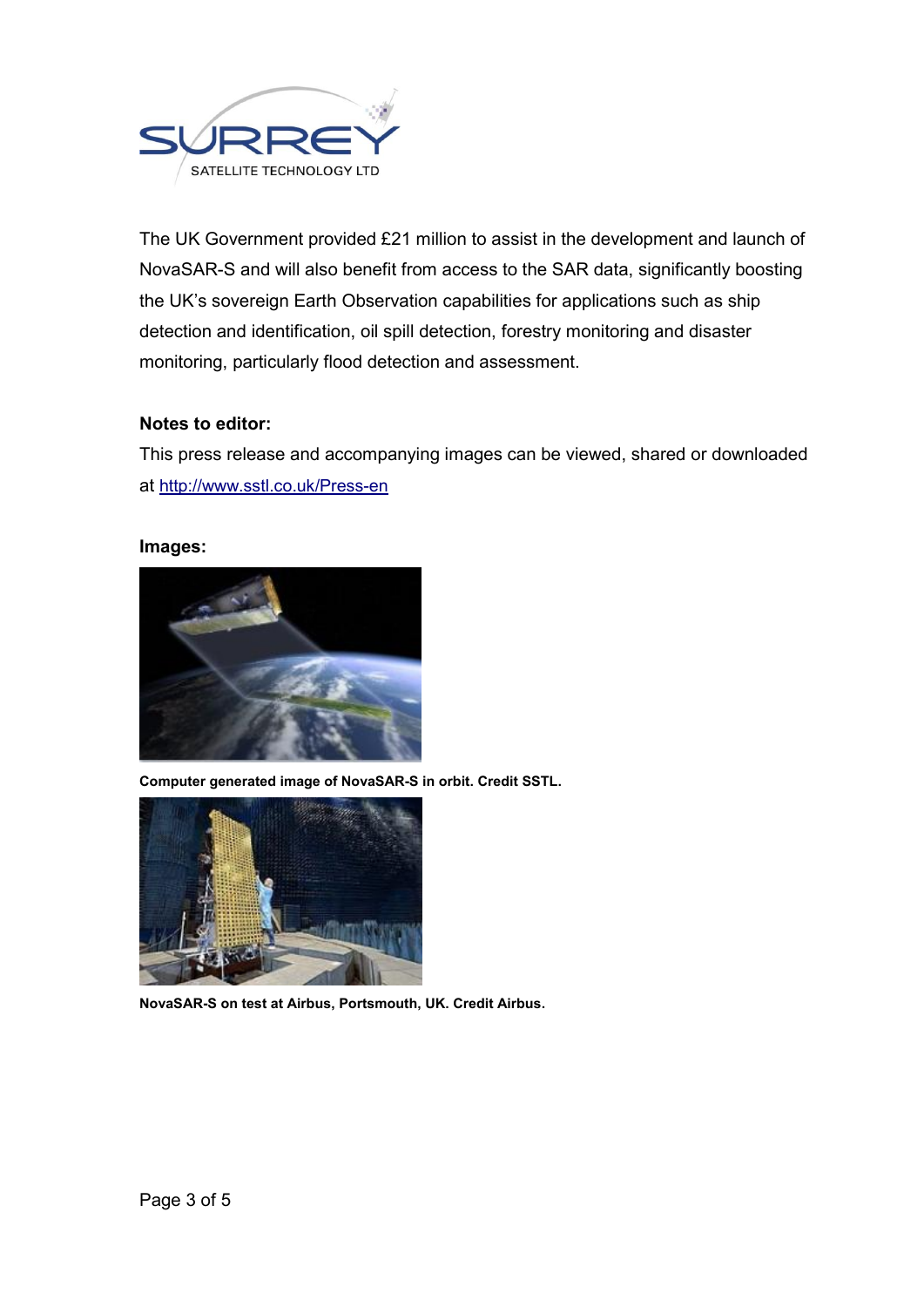



**NovaSAR-S during assembly at SSTL, 2017. Credit SSTL.** 

## **Press Contact:**

Joelle Sykes, PR Manager, SSTL Tel: +44 (0)1483 804243 Mob: 07775 000853 Email: j.sykes@sstl.co.uk

### **About SSTL**

Surrey Satellite Technology Limited (SSTL) is the world's leading small satellite company, delivering operational space missions for a range of applications including Earth observation, science and communications. The Company designs, manufactures and operates high performance satellites and ground systems for a fraction of the price normally associated with space missions, with 500 staff working on turnkey satellite platforms, space-proven satellite subsystems and optical instruments.

Since 1981, SSTL has built and launched 50 satellites for 20 international customers – as well as providing training and development programmes, consultancy services, and mission studies for ESA, NASA, international governments and commercial customers, with an innovative approach that is changing the economics of space.

Headquartered in Guildford, UK, SSTL is part of the Airbus Group. www.sstl.co.uk

Page 4 of 5